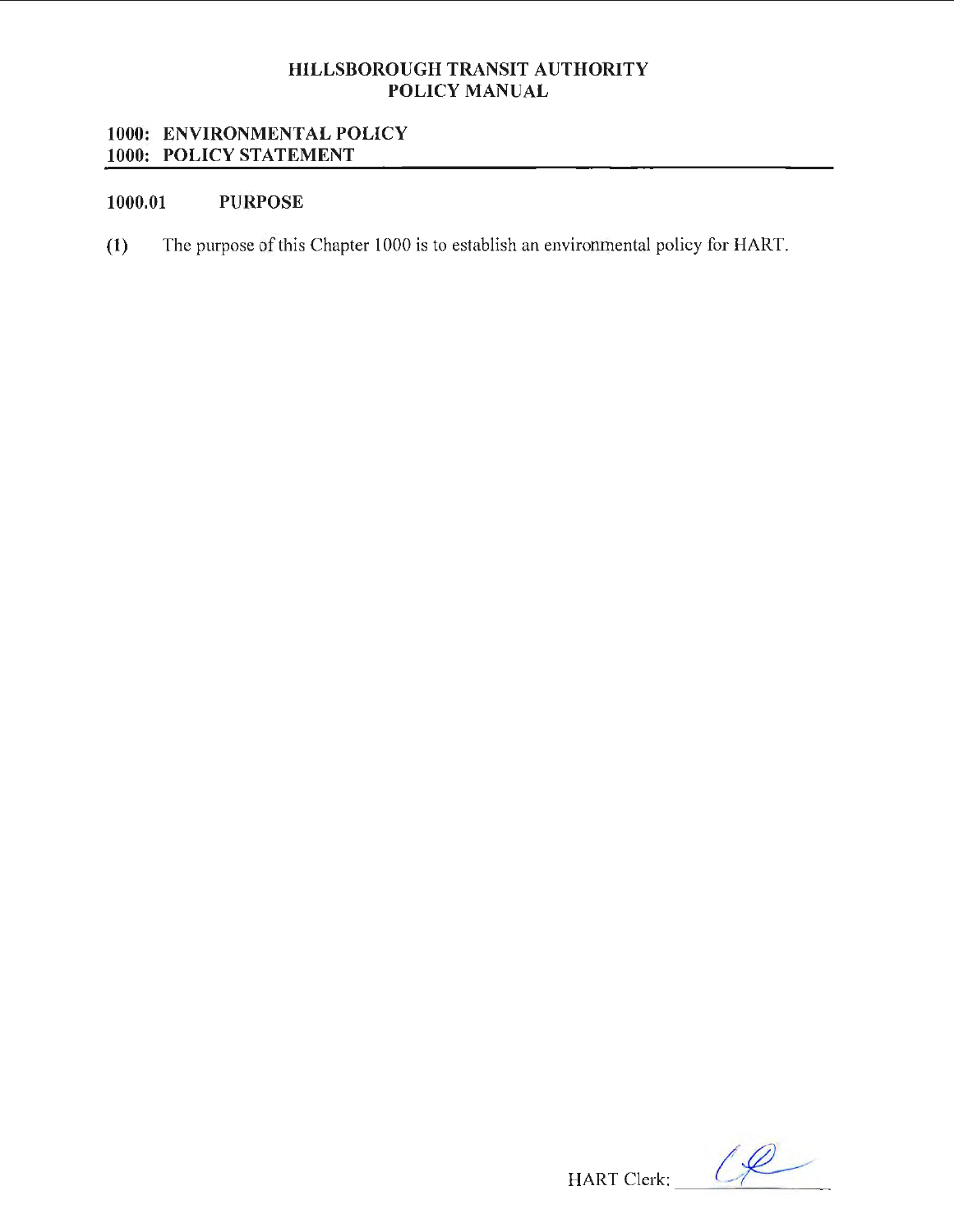### **HILLSBOROUGH TRANSIT AUTHORITY POLICY MANUAL**

#### **1000: ENVIRONMENTAL POLICY 1000: POLICY STATEMENT**

#### **1000.02 POLICY**

- **(1)** Hillsborough Transit Authority (HART) believes that we have a responsibility to care for and protect the environment in which we operate. HART is fully committed to protecting and improving our environmental performance across all of our business activities by establishing, integrating and implementing the environmental policy framework that will guide HART in promoting the use of sustainable transportation and reduce negative environmental impacts.
- **(2)** HART will empower its employees to integrate the actions necessary in their day-to-day work in order to meet our environmental responsibilities and continue to improve our environmental performance by:
	- (a) Complying with, by meeting or exceeding all applicable and relevant federal, state, local and other environmental regulations and legal requirements;
	- (b) Developing an Environmental Management Systems (EMS) that will provide a comprehensive approach, based on the structural framework and organized process of the ISO 14001 International Standard, that will be used to identify, document and address specific regulatory needs, and maintain compliance on an ongoing basis;
	- (c) Minimizing significant environmental impacts identified within HART's EMS by setting environmental objectives and continually evaluating progress towards these goals;
	- ( d) Demonstrating through organizational leadership the commitment necessary to foster a culture of environmental responsibility and sustainability;
	- (e) Striving to continuously improve environmental practices by providing mitigation and corrective action, and monitoring to ensure that environmental commitments are implemented;
	- (f) Enabling each employee and those working on behalf of HART to fulfill this policy by providing ongoing training, and the necessary resources required to adhere to this policy;
	- $(g)$  Reaching out to the public to encourage citizen awareness and involvement in promoting environmental stewardship and sustainability.

 $HART$  Clerk:  $\qquad \qquad \qquad \qquad$